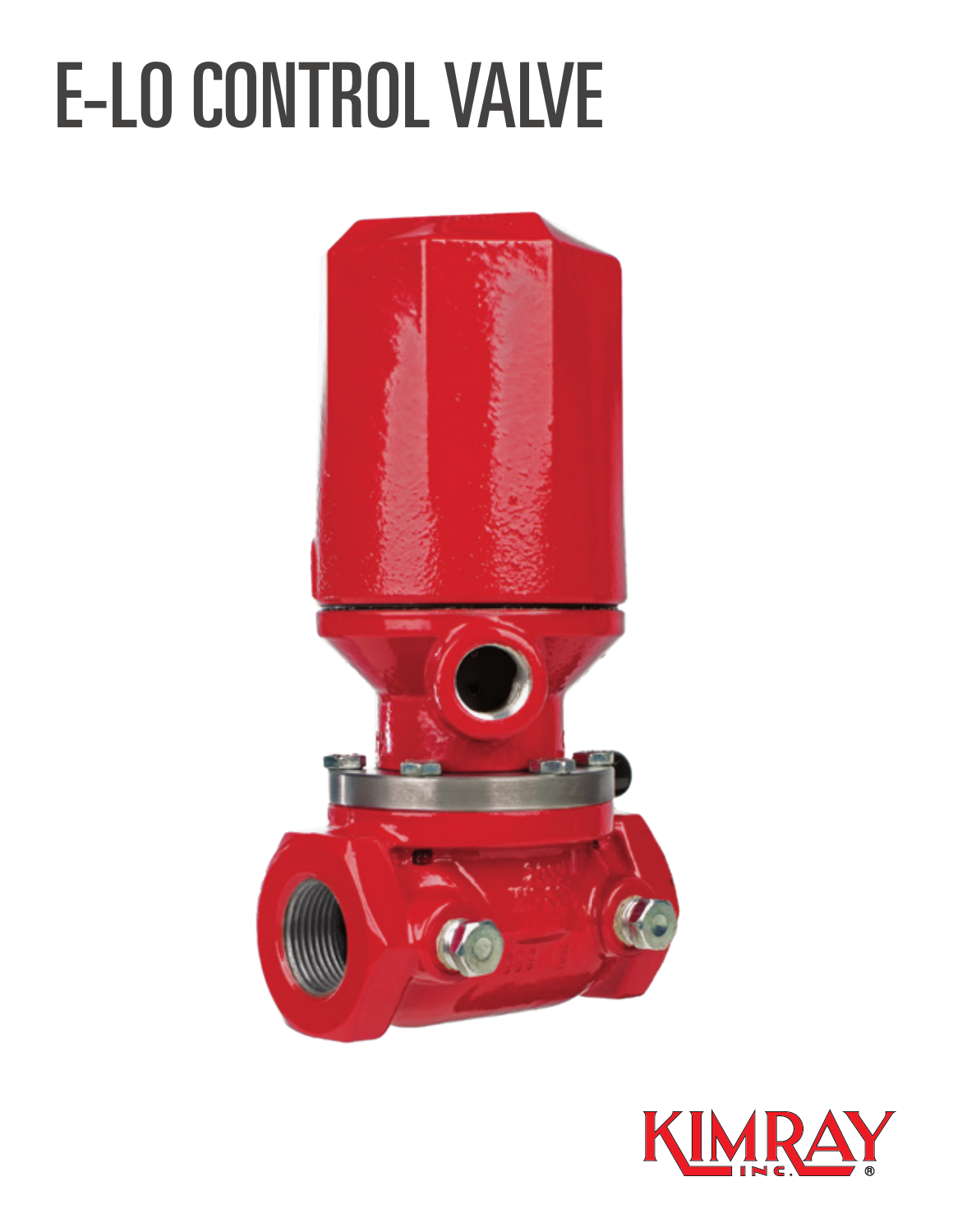# E-LO CONTROL VALVE

#### INTRODUCTION

The E-LO Control Valve is a state-of-the-art technology that provides precise valve regulation for flow control. The E-LO is the best solution on the market for accurate, zero-emission low-pressure regulation. The E-LO Control Valve follows an external analog or discrete signal, and communicates remotely with MODBUS (optional).

### KEY DESIGN FEATURES

- Accurate Flow Regulation
- Modular PCB Configuration
- Communicates Remotely with MODBUS (optional)
- Digital Motor Control
- Zero-emission
- Proof of Closure Indication (NFPA 87)
- Low Power
- Hazardous Location Certified (CSA)
- Leak Articulation Plug (Detects a Leak of 6 psi)

#### APPLICATIONS

- Glycol Natural Gas Dehydration Units
- Line Heater
- Incinerator/Combustor Units
- Gas Processing Equipment
- Vapor Recovery Units
- Low Pressure Liquid Control
- Back Pressure Regulation
- Pressure Reducing Regulation



#### SPECIFICATIONS

| Input Voltage               | 10-30 VDC                    |
|-----------------------------|------------------------------|
| <b>Operating Pressure</b>   | $0-45$ psig                  |
| Maximum Pressure            | 0-300 psig MAWP              |
| <b>Communication Module</b> | MODBUS RS-485                |
| Input Modules               | Analog 4-20mA, Discrete      |
| Features                    | Proof of closure Per NFPA 87 |
| Cv Maximum                  | 5.6                          |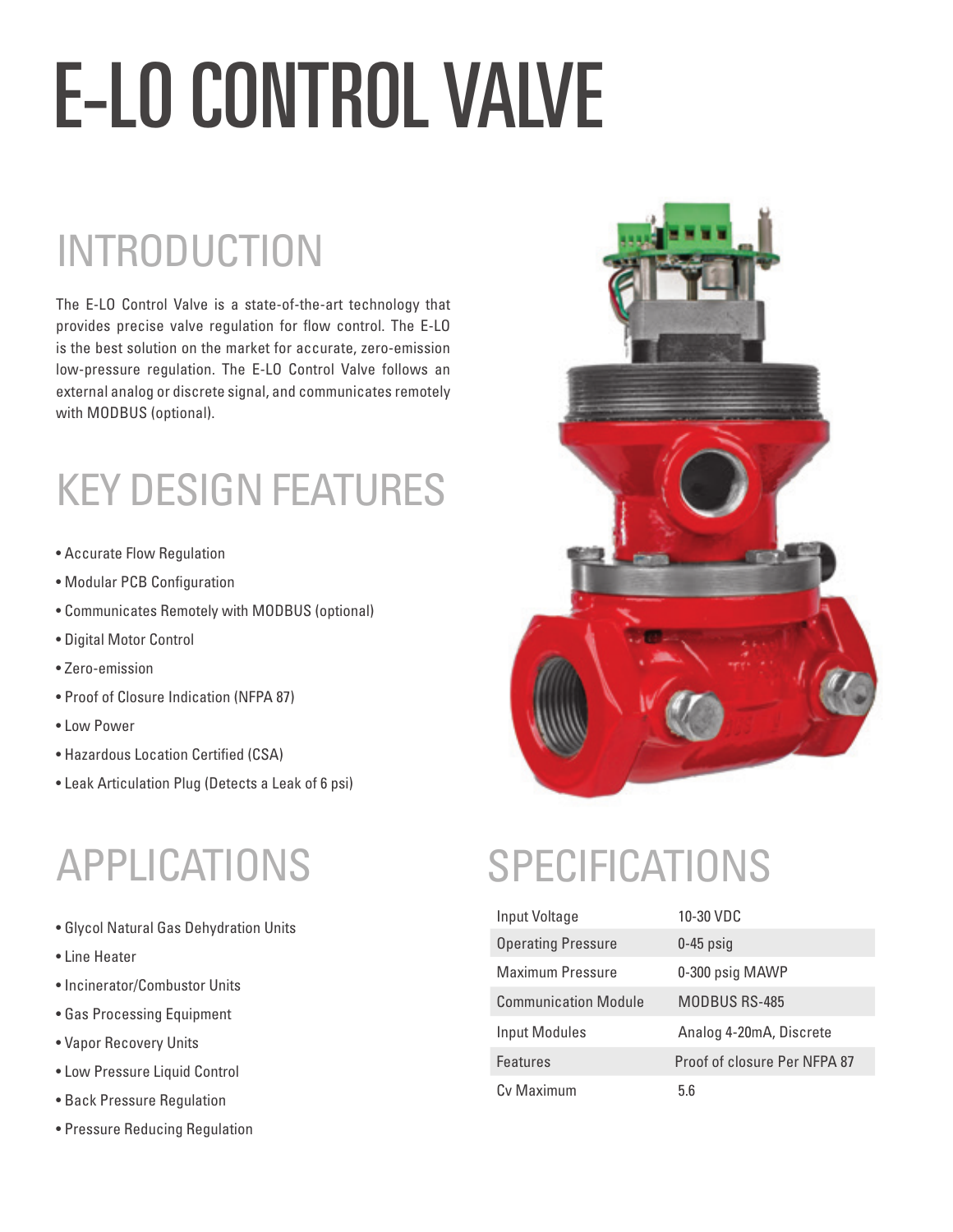

#### HOW IT WORKS

The versatile E-LO Control Valve uses an external analog or discrete signal to regulate the flow of gas or liquid in lowpressure applications.

**Discrete Module:** A switch in a production vessel sends a discrete on or off signal to the control board at the top of the valve. The module in the control board reads the signal and instructs the motor to drive the valve either fully open (5 seconds), allowing 100% flow into the vessel, or fully closed (2 seconds), shutting off flow into the vessel.

**Analog Module:** As the temperature in a production vessel varies from a set point, a temperature transducer sends a 4-20mA signal to the control board at the top of the valve. If the signal is 20mA, the module in the control board will instruct the motor to drive the valve open, allowing 100% flow into the vessel. If the transducer sends a signal of 4mA, the motor will drive the valve to its closed position, shutting off flow into the vessel. If the signal is in between, the valve will open proportionally to that input.

Remote communication with MODBUS also available.